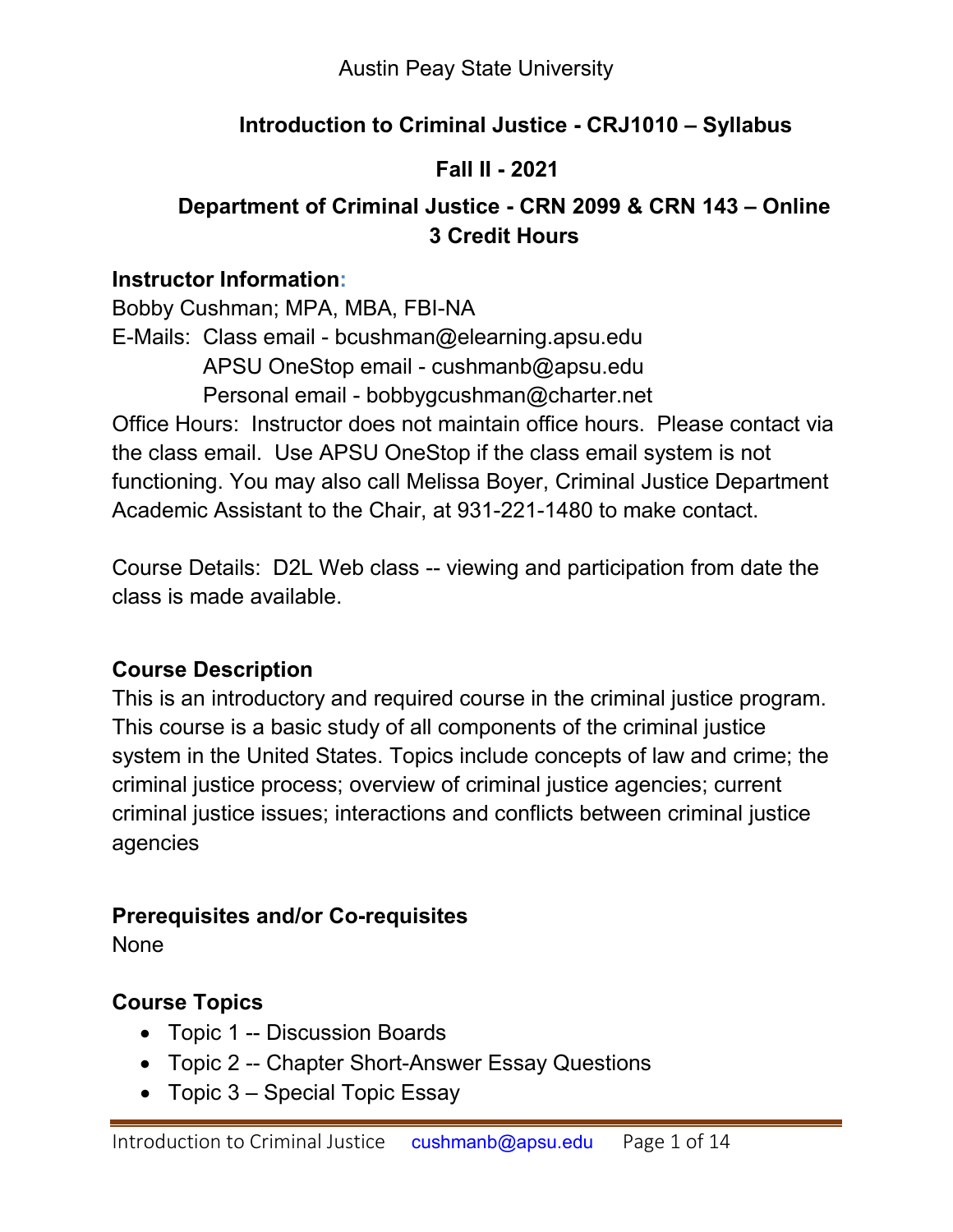• Topic 4 -- Quizzes

### **Course Learning Objectives**

After completing this course, students will be able to:

- 1. be familiar with the foundations of criminal justice;
- 2. be familiar with the foundations of law and crime;
- 3. be familiar with the theories on why people commit crime;
- 4. be familiar with the definitions of ethics and issues that confront police;
- 5. be familiar with the organization and operation of selected federal and state law enforcement agencies;
- 6. be familiar with police functions to include their recruitment and training;
- 7. be familiar with current police issues facing law enforcement as they perform their duty;
- 8. be familiar with the constitutional rights of the accused as well as the limitations placed on the police under the Bill of Rights;
- 9. be familiar the court structure and functions at federal, state, and local levels;
- 10. be familiar with what is considered the courtroom work groups and their functions;
- 11. be familiar with the judicial sentencing guidelines, punishment criteria, and appeal processes;
- 12. be familiar federal, state, and local jails in terms of their evolution and populations;
- 13. be familiar with the lives of prison inmates and the staff that manage them;
- 14. be familiar with the community corrections functions and alternative programs;
- 15. be familiar with the juvenile justice system and their criminal justice processes;
- 16. be familiar with the problems that plague society and pose serious future problems.

### **Course Requirements**

### **Required Materials**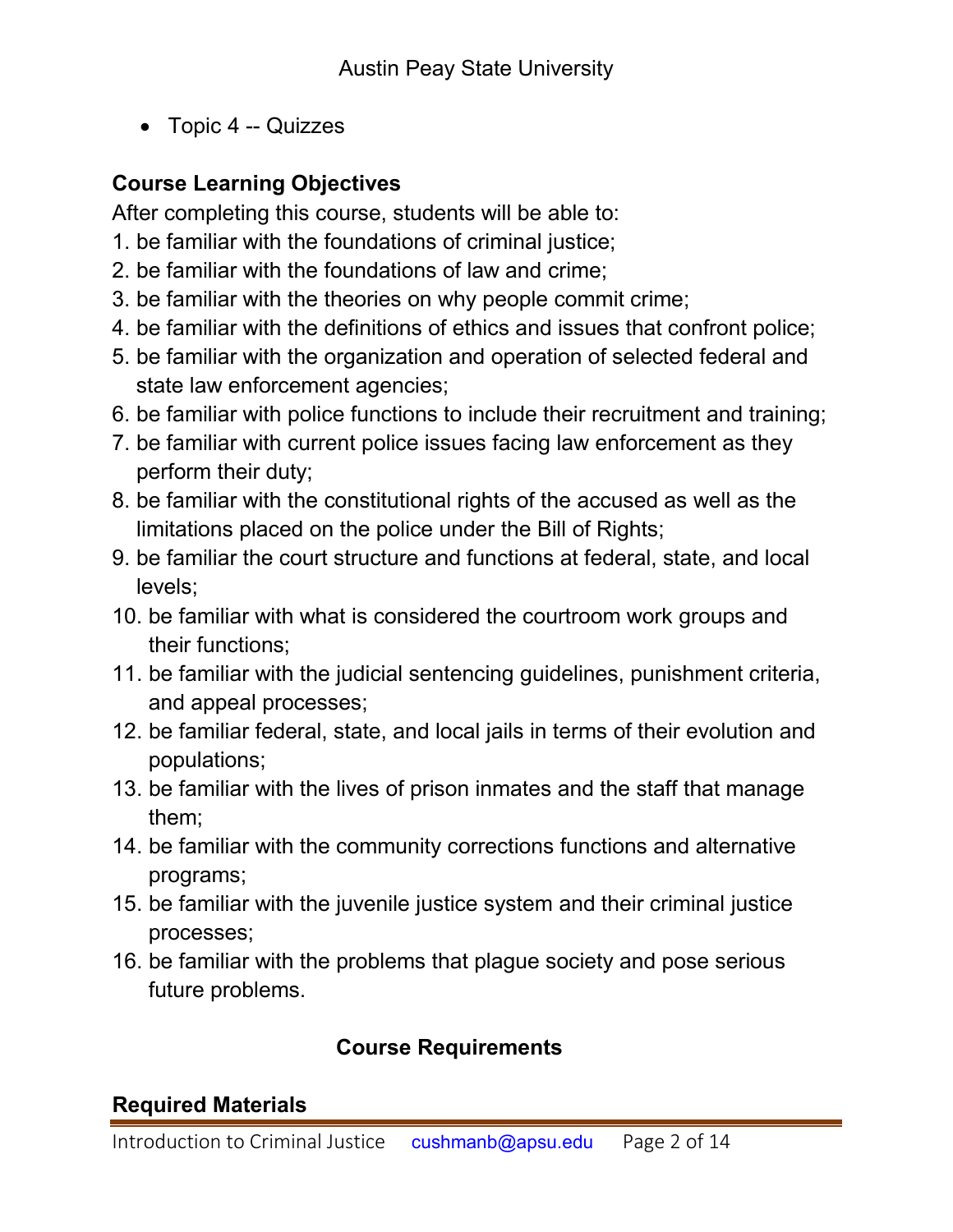Peak, Kenneth J. and Madensen-Herold, Tamara D, (2021); Introduction to Criminal Justice: Practice and Process, 4th edition**\***. SAGE Publications: Thousand Oaks, CA. ISBN 9781544372938 paper back - or (e-pub or pdf formats).

**\***Third edition will do in a pinch.

### **Supplemental/Optional Materials**

Please note there are no supplement materials required for course**.**

## **Technology Requirements**

Students will need access to a computer with internet capability and Microsoft Word. Have the proficiency to search for information outside the textbook to complete assignments when required. Reminder to view the APSU Technology for Digital Learning webpage for information regarding recommended browsers for web courses.

## **Technology Skills Required for Course**

Students will need to have the computer skills sufficient to use a course management system like D2L, access web sites, use e-mail capable of attachments, and to prepare and submit assignments in MS Word. It is expected that students be able to grasp the technical nature and structure of the course.

# **Participation, Assessments & Grading**

### **Class Participation**

Each student is expected to contribute through the online interactive features of the course. Interaction and participation is especially essential throughout the discussion board forum open period since it replicates the opportunity provided in classroom sessions to have meaningful discussions and interactions with instructor and classmates.

Discussion board assignments are available for a week or more. Assessment of postings will be based on frequency, focus, and relationship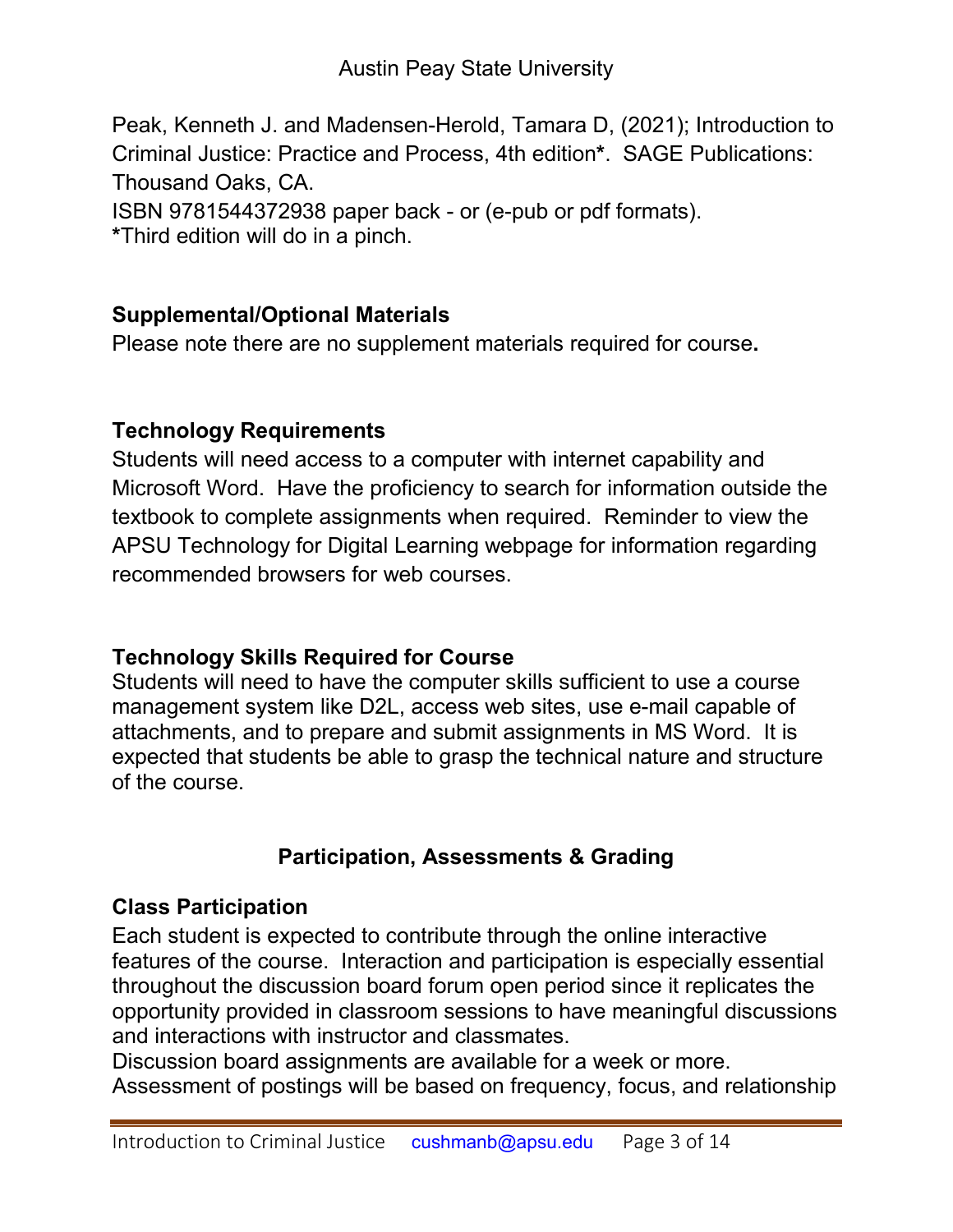of the postings to the topic as well as how much was read of classmates' postings. The D2L program provides instructor with student activity during the assignment open period regarding dates and times of participation.

### **Testing Procedures**

The student will take four on-line quizzes, each to cover the chapters in the textbook as indicated in the course outline. Quiz study guides will also be available for each quiz and accessible from the Content link in the course. Please remember that any exception to taking the on-line quizzes other than through the on-line features of the course needs to be discussed with instructor before the first quiz is available.

### **Grading Procedures**

There is an association to how grades are reflective to the expected course learning outcomes. Assignment grade achievement collectively is related to the learning outcomes in that assignments included one or more of the learning outcome objectives listed. Grades received from completing the assignments indicate the achievement level related to the learning objectives. Achievement grades in the assignments, both individually and collectively, constitute the level of proficiency in the expected learning outcomes.

### **Late and Missing Work Policy**

There is instructor discretion regarding late and missing assignments because of the issues relating to why there is a need to do so. The policy is discretionary in that individuals have different reasons for the request. D2L has special access provisions that allow instructor to adjust closing dates for assignments that only involve student and instructor. Discussion board assignments replicate classroom discussions and when assignment closes it cannot be made active again just as a classroom session could not. Please note that course assignment(s) that are late or missing because of COVID-19 or any other communicable disease issue can be extended within the timeframes of the course.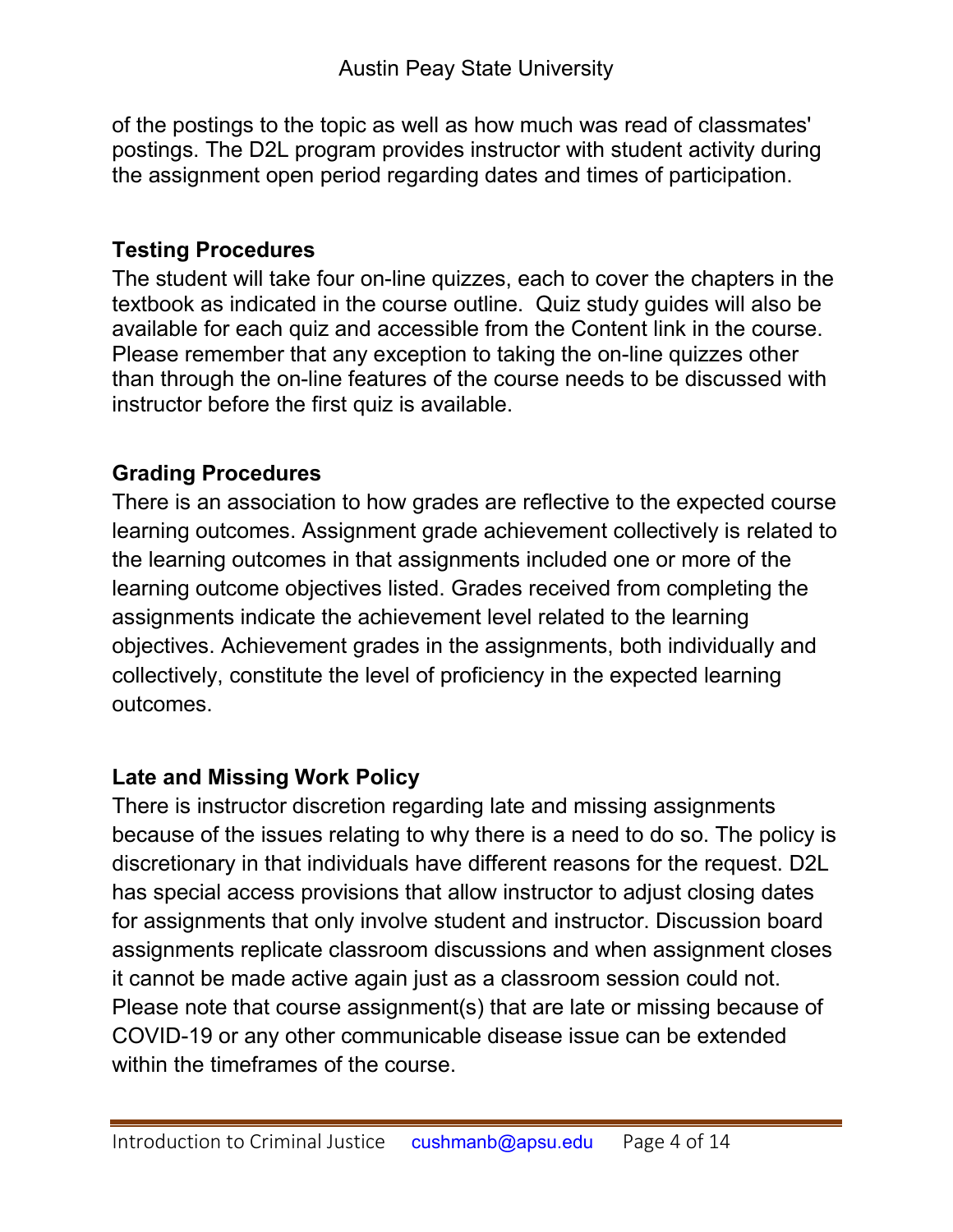## **Grading Scale**

- 90% to  $100% = A$
- $80\%$  to  $89\% = B$
- 70% to 79%  $= C$
- 60% to 69% =  $D$
- $\bullet$  Below 60% = F

Please note the class uses weighted factors in determining percentage grades. Each assignment topic is assigned a weight factor that is associated to how the grades accumulate. The D2L computer program converts the assignment grade as related to the weight factor.

# *Example*:

Maximum grade for course is 100%. The four discussion boards represent 12% of the class graded assignments. This computes to each discussion board having a weight factor of 3% each toward the course total of 100%. Each assignment is graded in percentage. The class assignments with weight factors follow.

# **Assignments and Projects**

| <b>Assignment</b>                           | <b>Weight Factors</b> |
|---------------------------------------------|-----------------------|
| Discussion forums (total of 4 at 3% each)   | 12%                   |
| <b>Module Chapter Short-Essay Questions</b> | 10%                   |
| (4 modules at 2.5% each)                    |                       |
| <b>Special Topic Essay</b>                  | 6%                    |
| Quizzes (total of 4 quizzes at 18% each)    | 72%                   |
| <b>Total Percentage Possible</b>            |                       |

# **Instructor Grading and Feedback Response Time**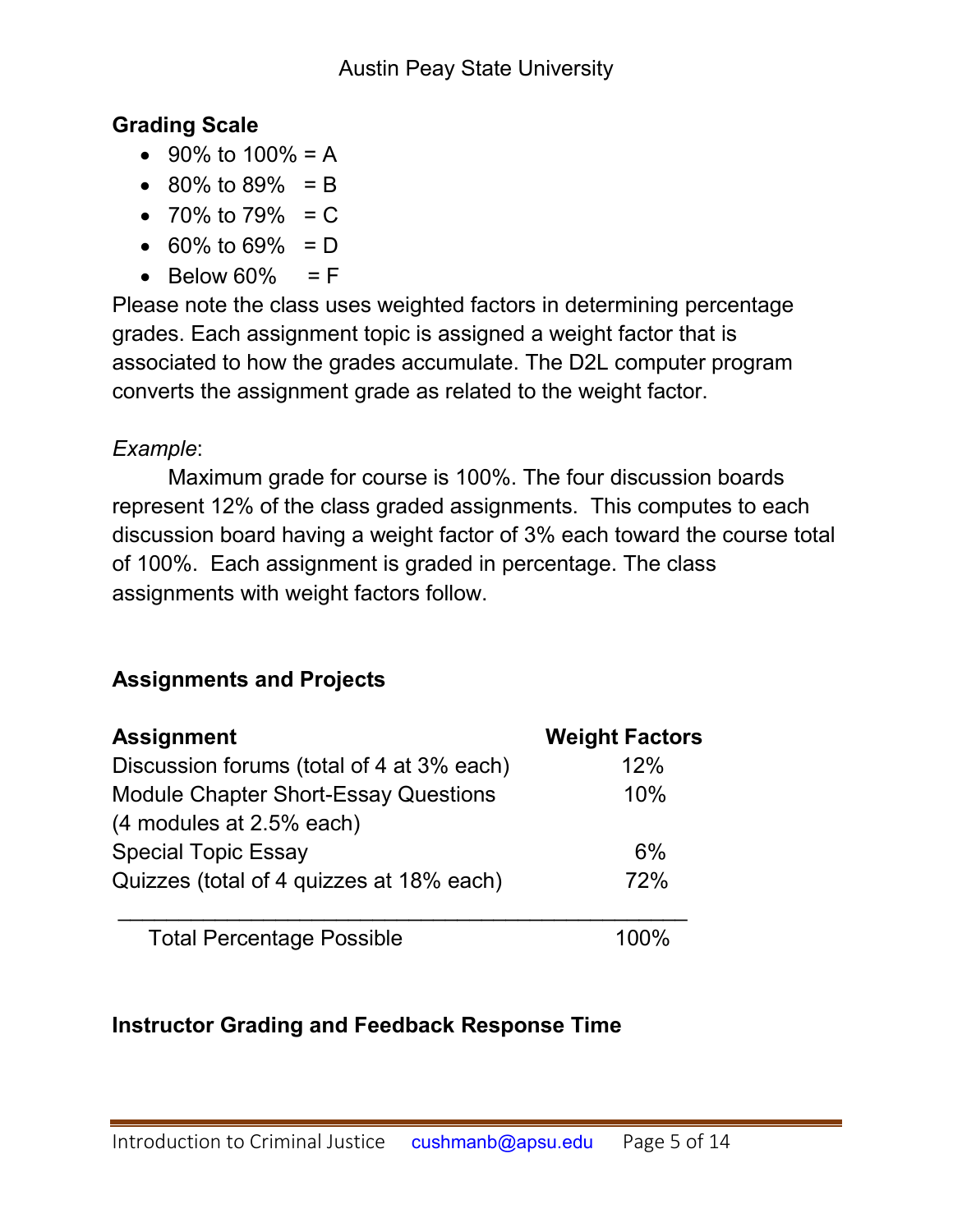The instructor will assign grades and individual feedback to students within 3 days after the closing of assignments. Please note that the D2L program assigns quiz grades to grade sheets.

## **Course Expectations and Policies**

#### **Students are expected to:**

- Sign in to the online course space a minimum of three days per week to actively and substantially participate in the discussion forums and to complete required online course activities.
- Be prepared for active participation by keeping up with the homework, activities, and reading assignments.
- Read the required posted online materials, including discussion forum posts for the required forums.
- Complete the assignments by the posted due dates.
- Promptly communicate technical and other course issues or problems to the instructor.
- Adhere to all of the guidelines regarding academic honesty which can be found among other institutional policies in the **APSU Student** [Handbook.](https://apsu.edu/handbook/index.php)

### **The instructor can be expected to:**

- Reply to student emails within 24 hours Monday through Friday. Response times may vary during weekends and holidays.
- Give timely and thorough feedback on all assignments and assessments. In this course, feedback will be provided within 3 days after assignment/assessment closing date.
- Post weekly announcements at the beginning of each module to update the class on progress and upcoming assignments/assessments.
- Set the tone of the course and lead the process of building an online learning community by being present and active.

## **Communication Policy**

Announcements will be made through D2L on the news page. Please remember to check your APSU class email and D2L on a regular, if not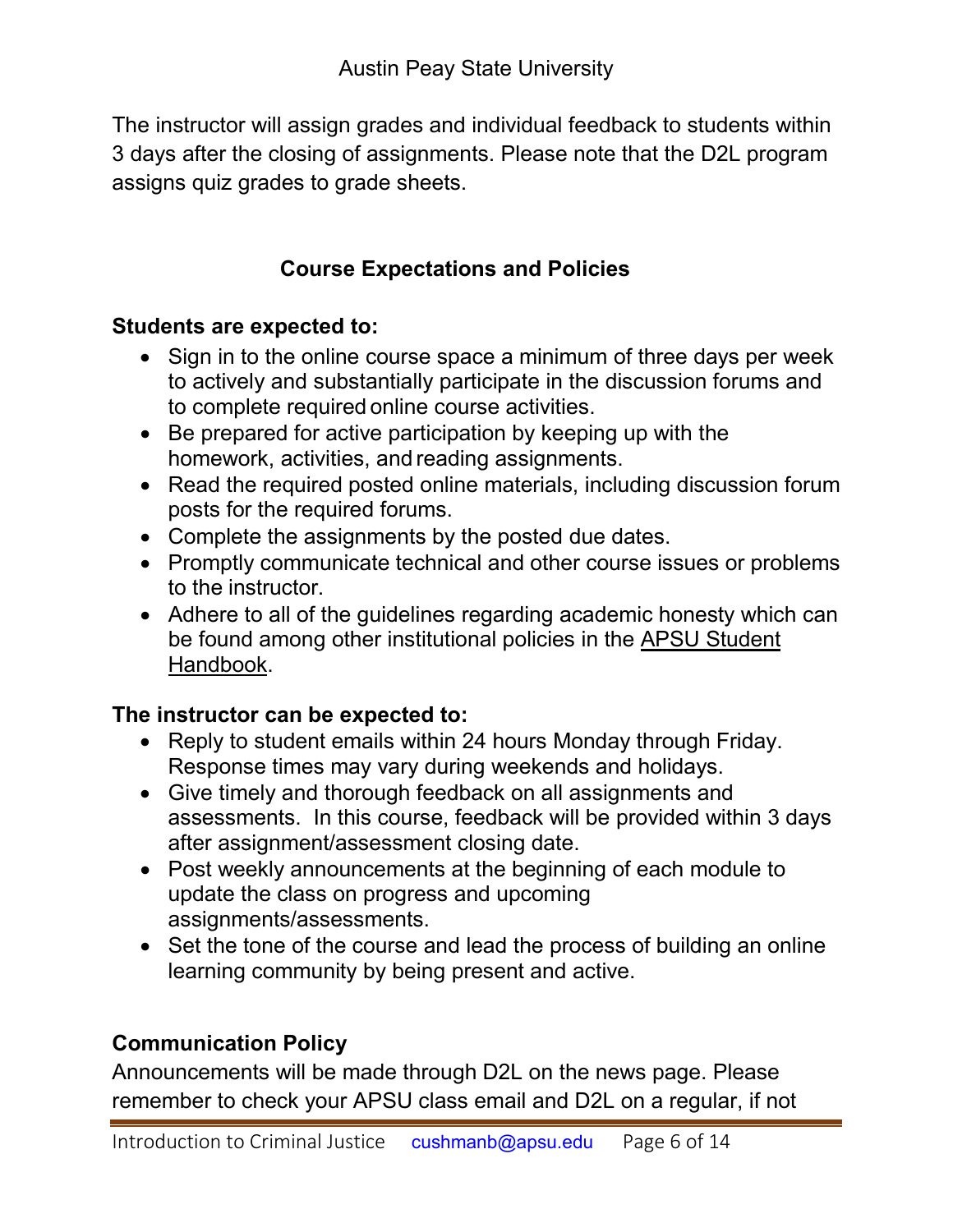daily, basis. If you have problems with accessing your APSU class email account or D2L, contact GovsTech at 931-221-4357 or email [govstech@apsu.edu.](mailto:govstech@apsu.edu) Additional class communication will primarily be through ungraded discussion forums and AP OneStop email when the class email is not functioning. Contact me directly via personal email when none of the primary communications sources are functioning.

# **Students with Disabilities**

Austin Peay State University abides by Section 504 of the Rehabilitation Act of 1973, which stipulates that no student shall be denied the benefits of an education "solely by reason of a handicap." Disabilities covered by law include, but are not limited to, learning disabilities, hearing, sight, or mobility impairments.

If you have a documented disability that may have some impact on your work in this class and for which you may require reasonable accommodations, communicate with me and Disabilities Services in Morgan University Center 114 on the Clarksville Campus, 931-221-6230, disability services@apsu.edu, so that reasonable accommodations may be arranged. For more information, please visit the APSU Disability Services website.

# **Academic Honesty and Integrity**

"Austin Peay State University strives to promote values and attitudes that are reflective of solid academic character and integrity." All students are expected to complete their own work and conduct research and author assignments independently of others (unless specifically authorized to work together by your respective faculty).

Academic integrity is the cornerstone of your educational experience. "When students participate in behavior that is considered academic misconduct, the scholarly value of their education is diminished." Academic misconduct is defined as the following:

*Plagiarism*. The adoption or reproduction of ideas, words, statements, images or works of another person as one's own without proper attribution.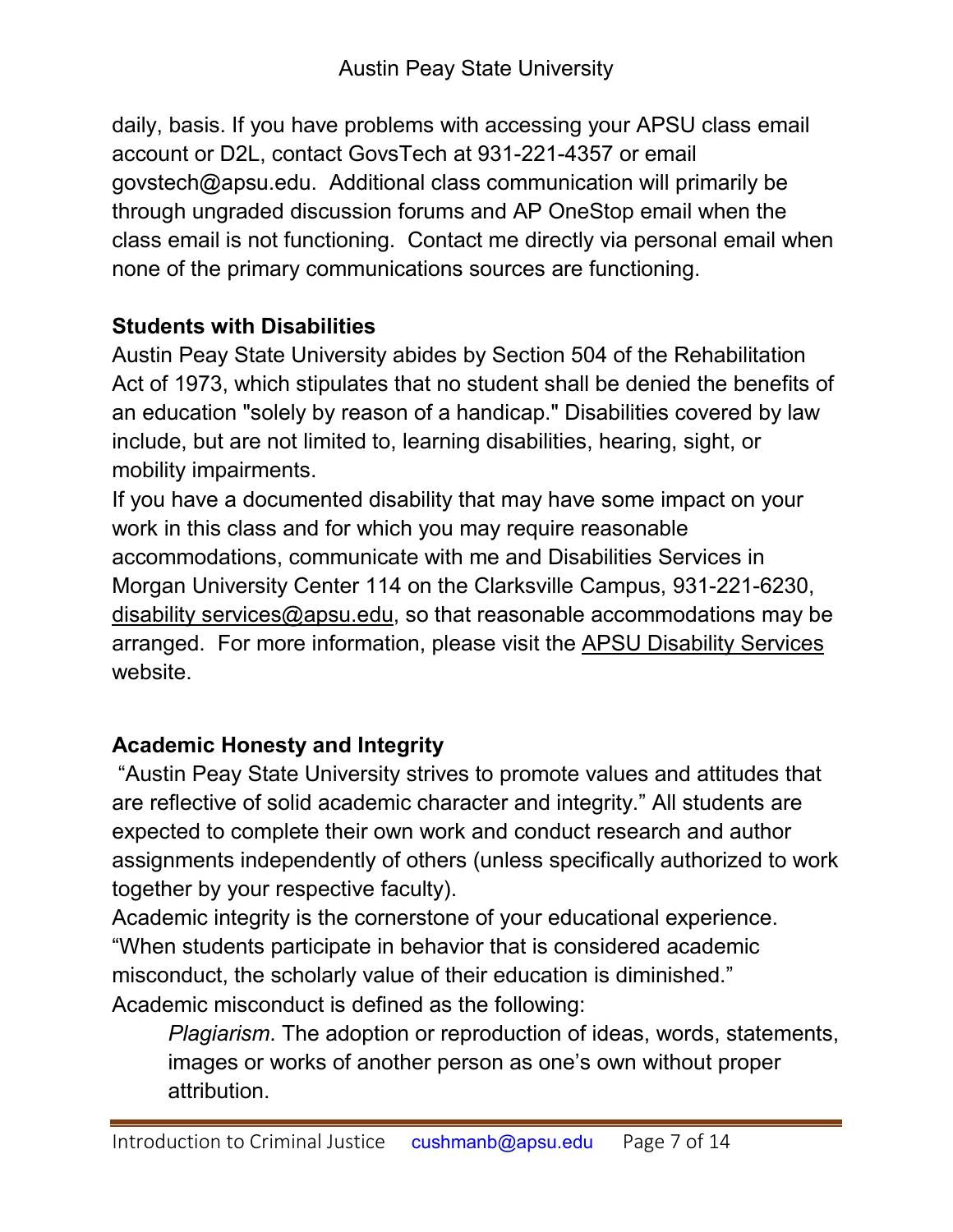*Cheating*. Using or attempting to use unauthorized materials,

information or aids in any academic exercise or test/examination. The term academic exercise includes all forms of work submitted for credit or hours.

*Fabrication*. Unauthorized falsification or invention of any information or citation in an academic exercise.

*Facilitation or Collusion*. Assisting or attempting to assist another to violate a provision of the institution's student code of conduct regarding academic misconduct.

Students should be aware that a violation of the University's Academic Misconduct Policy can result in disciplinary action which could include failure for an assignment, failure for an entire course, probation, suspension or expulsion from the University. If students are not certain whether a practice would be considered academic misconduct they should always consult with their instructor.

# **Technical Support**

# **APSU Information Technology**

For Austin Peay email and OneStop login issues contact (931) 221-HELP (4357) or [govstech@apsu.edu.](mailto:govstech@apsu.edu) Go to [GovsTech](https://www.apsu.edu/information-technology/helpdesk/) for more information.

## **Distance Education Support**

For technical issues within this online course, contact (931) 221-6625 or [online@apsu.edu.](mailto:online@apsu.edu) Go to [Distance Education's](http://apsu.edu/online) website for more information.

# **Course Outline and Assignments**

# **Module One -- (Oct 20 – Oct 26)**

Study Chapter 1 -- Fundamentals of Criminal Justice: Essential Themes And Practices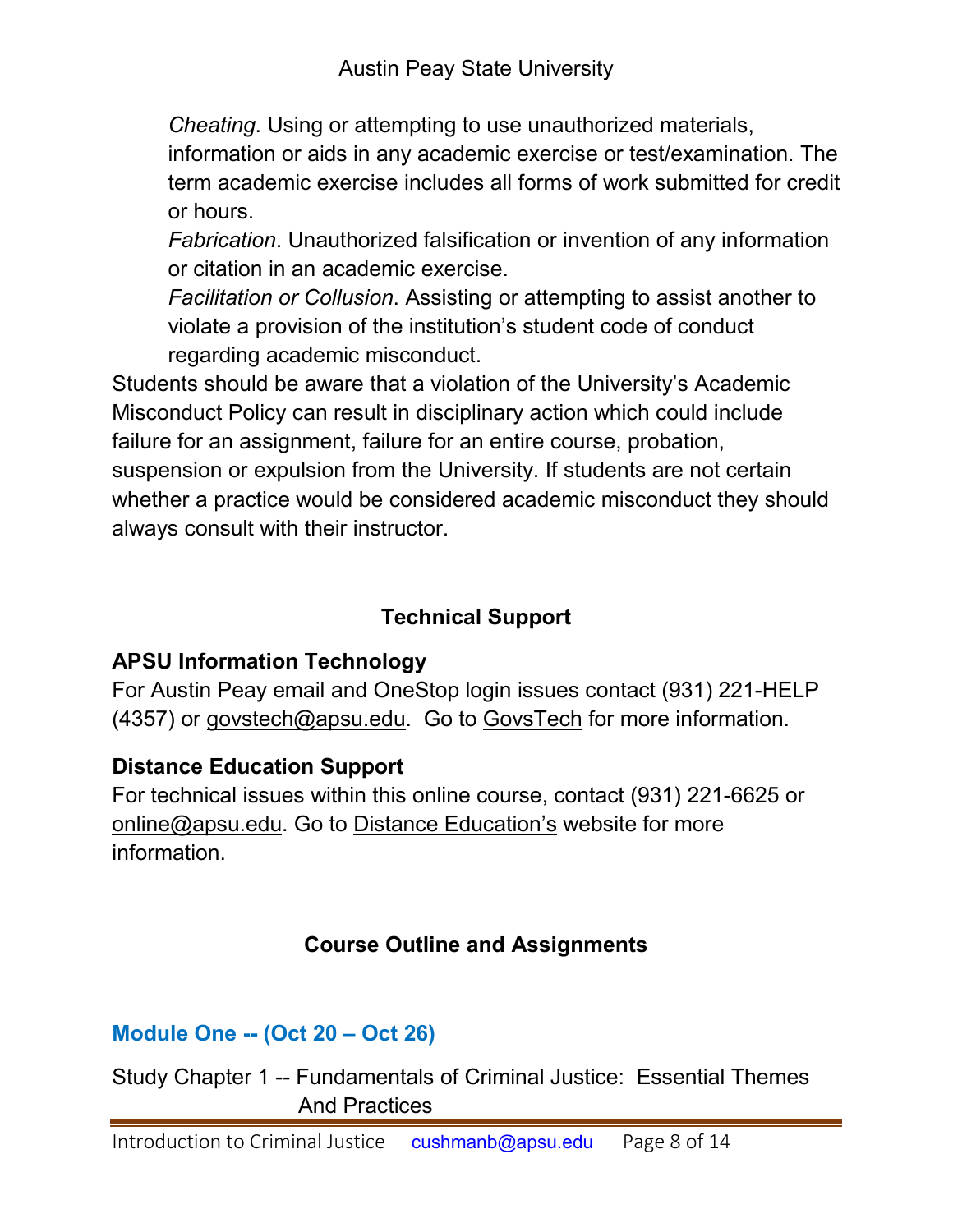Study Chapter 2 – Foundations of Law and Crime: Nature, Elements, and **Measurement** 

Respond to Discussion Board Question

Respond to Chapter Essay Questions

View the Textbook PowerPoint Slides for Chapters 1 & 2

#### **Module Two -- (Oct 27 – Nov 2)**

Study Chapter 3 -- Theories of Criminality and Crime

Study Chapter 4 -- Ethical Situations: Doing Right When no One is **Watching** 

Respond to Discussion Board Question

Respond to Chapter Essay Questions

Respond to Special Topic Essay **(Oct 20 – closes on December 2)**

View the Textbook Publisher's PowerPoint Slides for Chapters 3 & 4

Quiz 1 is available **(Oct 25 – Nov 2)**

Study Guide Review for Quiz 1 accessible from Content link

#### **Module Three -- (Nov 3 – Nov 9)**

Study Chapter 5 -- Police Organization Structure and Functions

Study Chapter 6 -- Police at Work: Patrolling and Investigating

Respond to Discussion Board Question

Respond to Chapter Essay Questions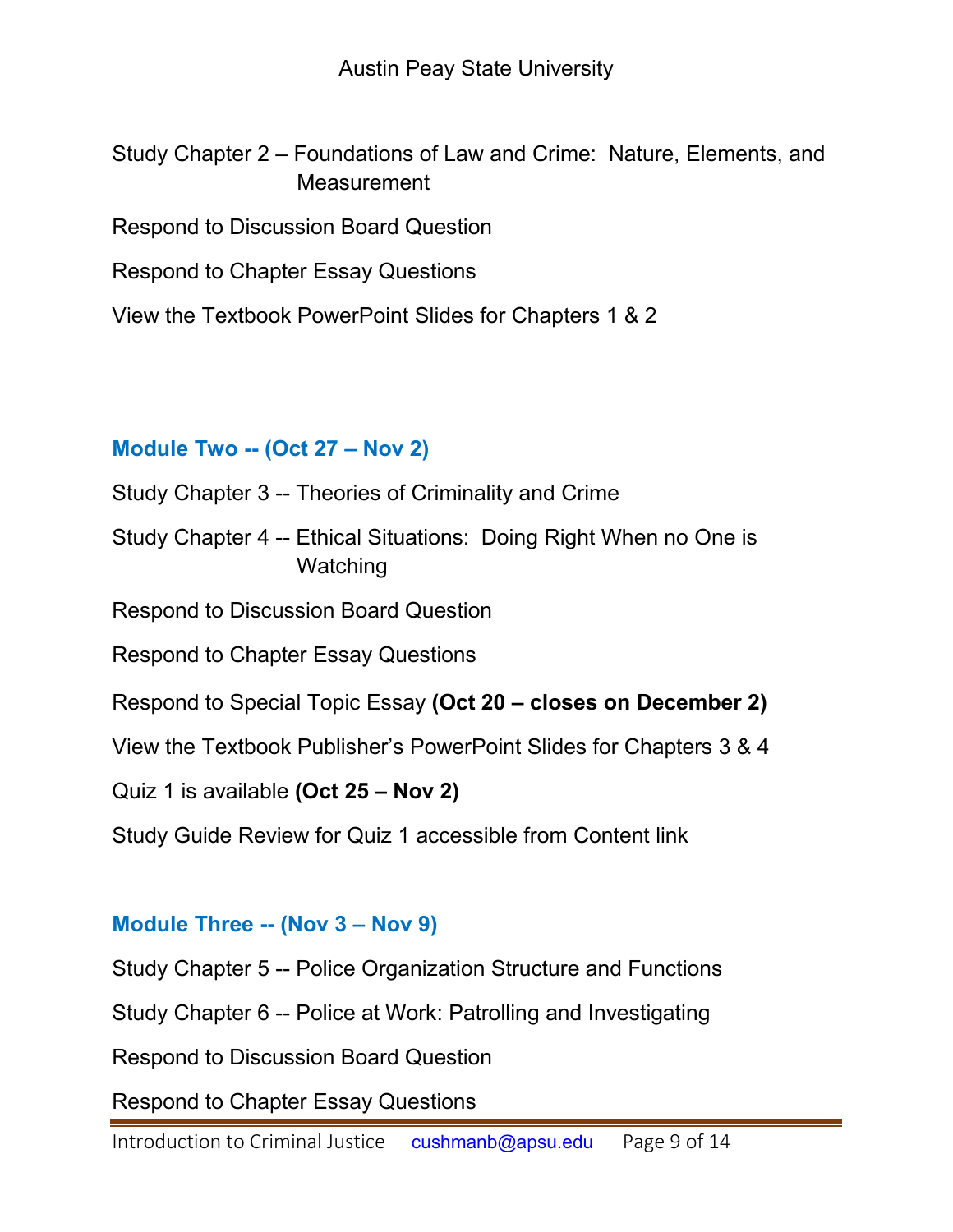View the Textbook PowerPoint Slides for Chapters 5 & 6

#### **Module Four -- (Nov 10 – Nov 16)**

| Read Chapter 7 -- Policing Methods and Challenges: Issues of Force, |
|---------------------------------------------------------------------|
| Liabilities, and Technologies                                       |

Read Chapter 8 -- Expounding the Constitution: Laws of Arrest, Search, and Seizure

Respond to Discussion Board

Respond to Chapter Essay Questions

- View the Textbook PowerPoint Slides for Chapters 7 & 8
- Quiz 2 is Available **(Nov 1 – Nov 18)**

Study Guide Review for Quiz 2 accessible from Content link

#### **Module Five -- (Nov 17 – Nov 23)**

- Read Chapter 9 -- Court Organization: Structure, Functions, and the Trial Process
- Read Chapter 10 --The Bench, and the Bar: Those who Judge, Prosecute, and Defend

Respond to Discussion Board

Respond to Chapter Essay Questions

View the Textbook PowerPoint Slides for Chapters 9 &10

**Module Six -- (Nov 24 – Nov 30)**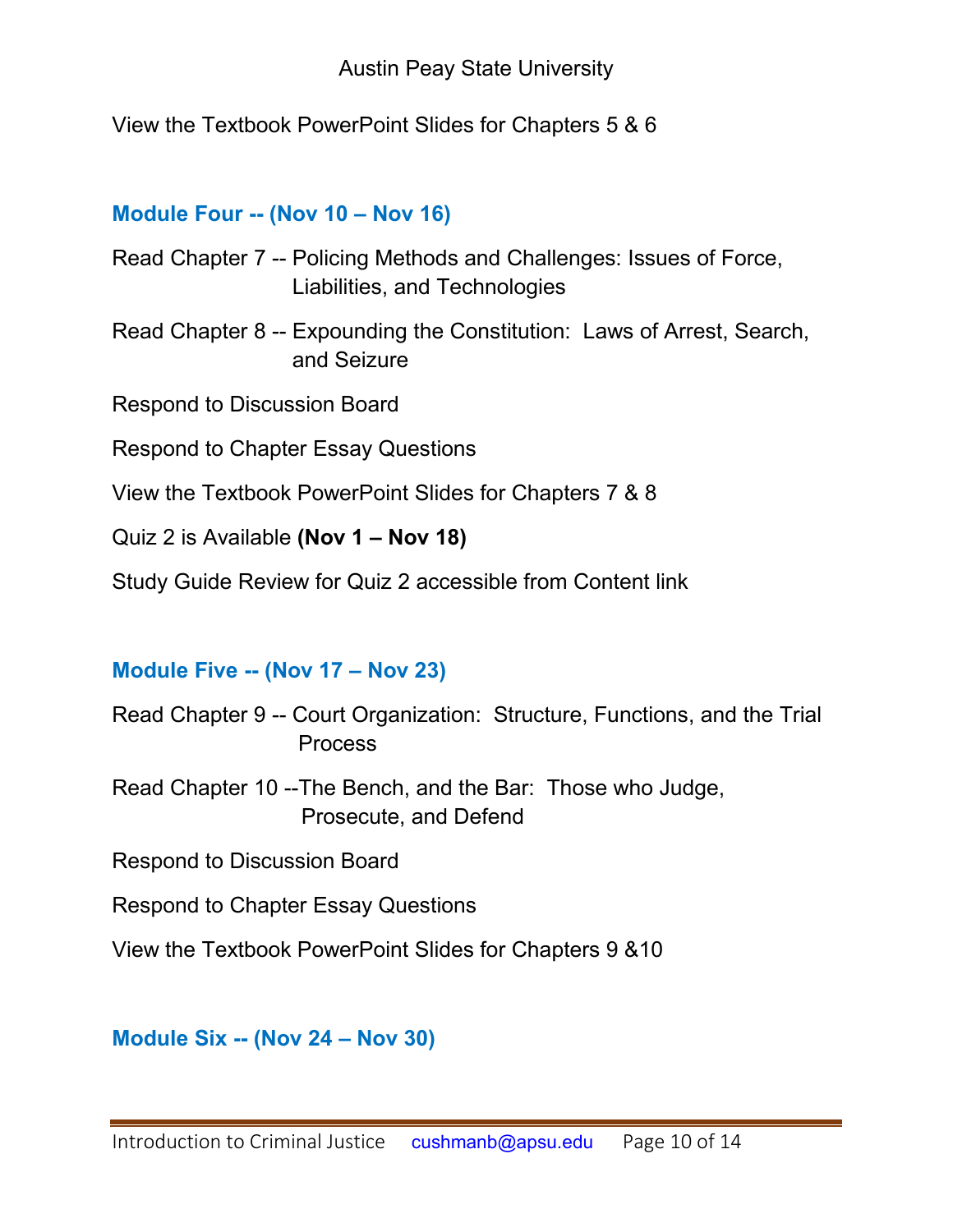Read Chapter 11 -- Court Methods and Challenges: Sentencing and Punishment

Read Chapter 12 -- Prisons and Jails: Structure and Function

Respond to Discussion Board

Respond to Chapter Essay Questions

Respond to Special Topic Essay **(Oct 20 – closes on December 2)**

View the Textbook PowerPoint Slides for Chapters 11&12

Quiz 3 is Available **(Nov 15 – Nov 30)**

Study Guide Review for Quiz 3 accessible from Content link

#### **Module Seven -- (Dec 1 – Dec 7)**

Read Chapter 13 -- The Inmates' World: The "Keepers" and the "Kept"

Read Chapter 14 -- Corrections in the Community: Probation, Parole, and other Alternatives to Incarceration

Respond to Discussion Board

Respond to Chapter Essay Questions

View the Textbook PowerPoint Slides for Chapter 13 & 14

#### **Module Eight -- (Dec 1 – Dec 10)**

Read Chapter 15 -- Juvenile Justice: Philosophy, Law, and **Practices** 

Read Chapter 16 -- On the Crime Policy and Prevention Agenda: Drug Abuse, Sex Trafficking, Terrorism, and Immigration

Respond to Discussion Board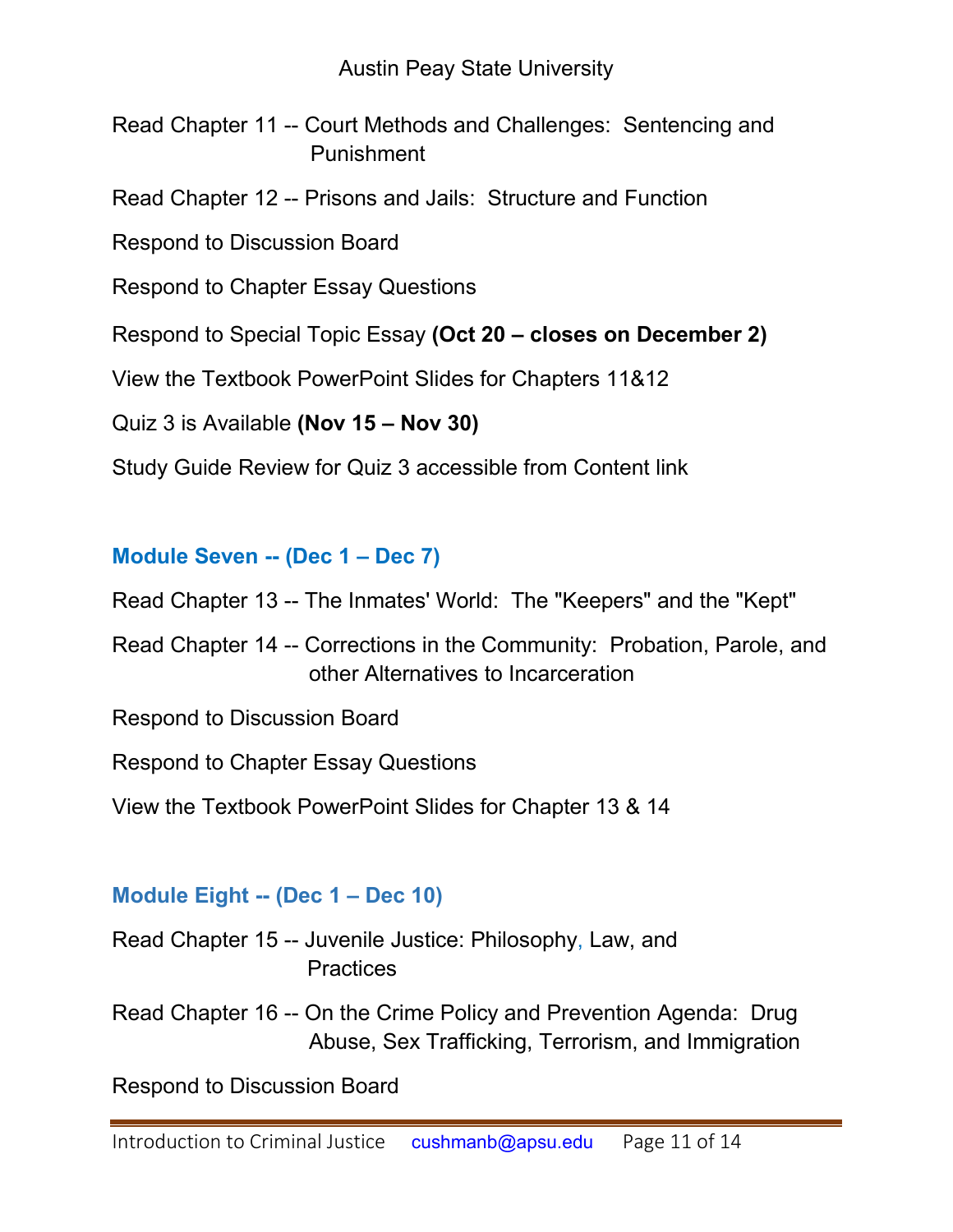Respond to Chapter Essay Questions

View the Textbook PowerPoint Slides for Chapter 15 & 16

Quiz 4 is Available **(Nov15 – Dec 9)**

Study Guide Review for Quiz 4 accessible from Content link

#### **Class Assignments and Dates**

#### **Quizzes**

| Quiz 1 | Opens Oct 25 | Closes Nov 2         |
|--------|--------------|----------------------|
| Quiz 2 | Opens Nov 1  | <b>Closes Nov 18</b> |
| Quiz 3 | Opens Nov 15 | Closes Nov 30        |
| Quiz 4 | Opens Nov 15 | Closes Dec 9         |

### **Discussion Boards**

| Discussion Board 1 Opens Oct 20 |  | Closes Nov 3 |               |
|---------------------------------|--|--------------|---------------|
| Discussion Board 2 Opens Nov 1  |  |              | Closes Nov 17 |
| Discussion Board 3 Opens Nov 15 |  | Closes Dec 1 |               |
| Discussion Board 4 Opens Nov 30 |  | Closes Dec 8 |               |

#### **Special Topic Essay**

Opens Oct 20 Closes Dec 2

#### **Short-Answer Chapter Question Essays**

| Module 1 - 4     |              | Opens Oct 20 | Closes Nov 1  |  |
|------------------|--------------|--------------|---------------|--|
| Module $5 - 8$   | Opens Oct 20 |              | Closes Nov 15 |  |
| Module 9 - 12    |              | Opens Oct 20 | Closes Dec 1  |  |
| Module $13 - 16$ | Opens Oct 20 |              | Closes Dec 7  |  |